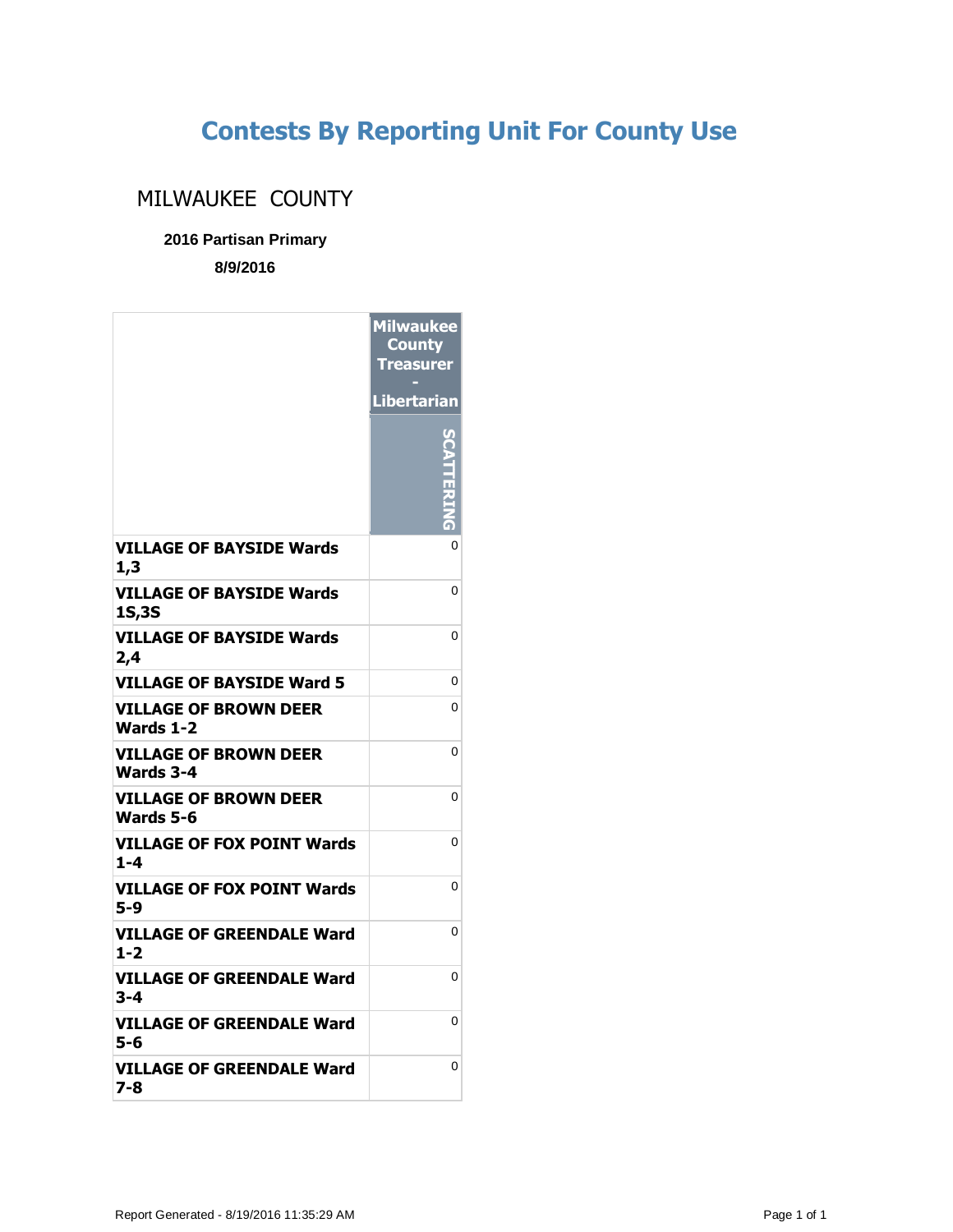| <b>VILLAGE OF GREENDALE Ward</b><br>$9 - 10$          | 0 |
|-------------------------------------------------------|---|
| VILLAGE OF HALES CORNERS<br>Wards 1-3                 | 0 |
| VILLAGE OF HALES CORNERS<br>Wards 4-6                 | 0 |
| <b>VILLAGE OF HALES CORNERS</b><br>Wards 7-9          | 0 |
| <b>VILLAGE OF RIVER HILLS Ward</b><br>$1 - 3$         | 0 |
| <b>VILLAGE OF SHOREWOOD Ward</b><br>$1 - 4$           | 0 |
| VILLAGE OF SHOREWOOD Ward<br>5-8                      | 0 |
| VILLAGE OF SHOREWOOD Ward<br>$9 - 12$                 | 0 |
| <b>VILLAGE OF WEST MILWAUKEE</b><br><b>Ward 1-2,5</b> | 0 |
| <b>VILLAGE OF WEST MILWAUKEE</b><br><b>Ward 3-4,6</b> | 0 |
| <b>VILLAGE OF WHITEFISH BAY</b><br>Wards 1-2          | 0 |
| <b>VILLAGE OF WHITEFISH BAY</b><br><b>Wards 3-4</b>   | 0 |
| <b>VILLAGE OF WHITEFISH BAY</b><br>Wards 5-6          | 0 |
| VILLAGE OF WHITEFISH BAY<br>Ward 7                    | 0 |
| <b>VILLAGE OF WHITEFISH BAY</b><br><b>Wards 8,10</b>  | 0 |
| <b>VILLAGE OF WHITEFISH BAY</b><br><b>Wards 9,11</b>  | 0 |
| <b>VILLAGE OF WHITEFISH BAY</b><br>Ward 12            | 0 |
| <b>CITY OF CUDAHY Wards 1-3</b>                       | 0 |
| <b>CITY OF CUDAHY Wards 4-6</b>                       | 0 |
| <b>CITY OF CUDAHY Wards 7-9</b>                       | 1 |
| <b>CITY OF CUDAHY Wards 10-12</b>                     | 0 |
| <b>CITY OF CUDAHY Wards 13-15</b>                     | 0 |
| <b>CITY OF FRANKLIN Ward 1</b>                        | 0 |
| <b>CITY OF FRANKLIN Ward 2</b>                        | 0 |
| <b>CITY OF FRANKLIN Ward 3</b>                        | 0 |
| <b>CITY OF FRANKLIN Ward 4</b>                        | 0 |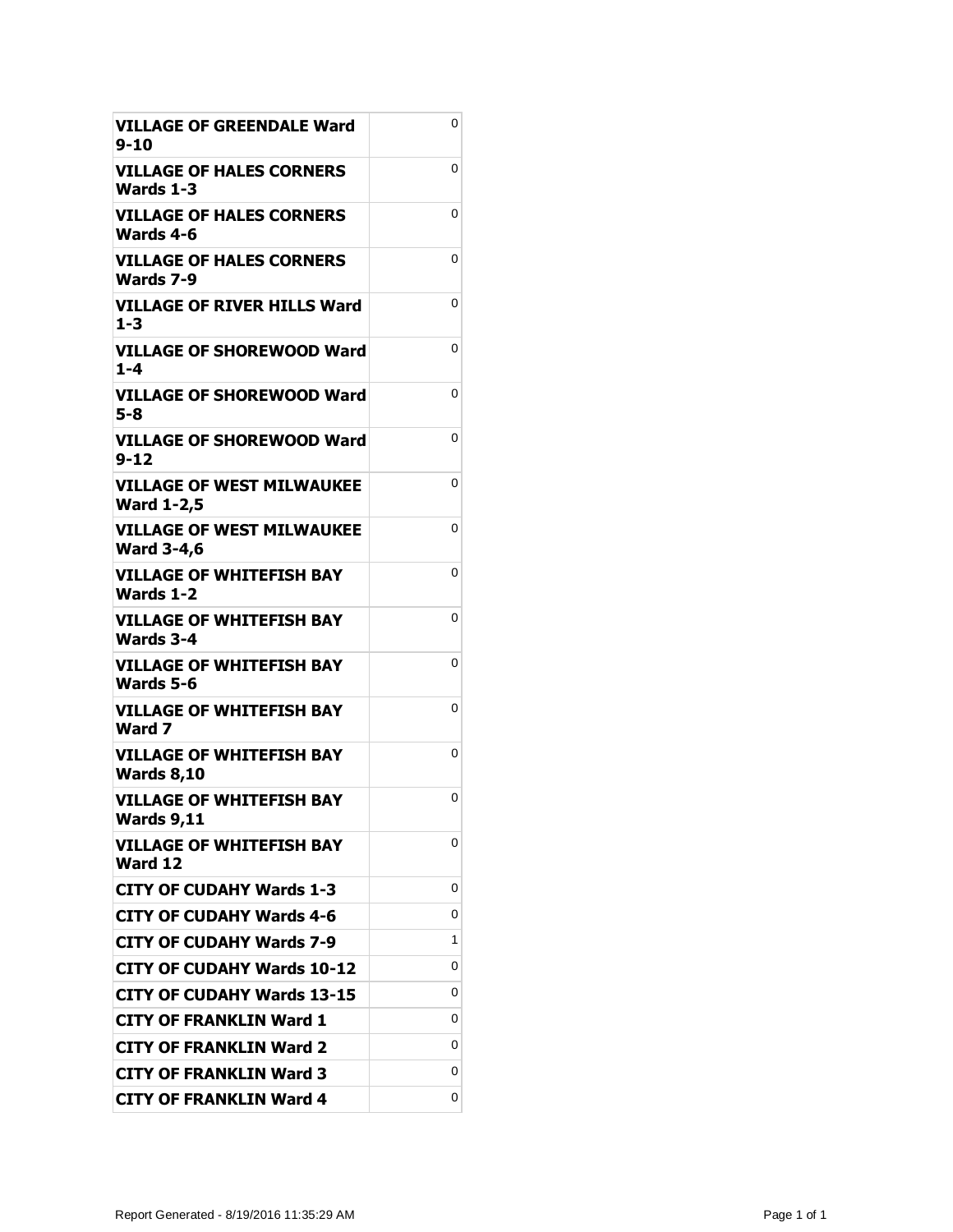| <b>CITY OF FRANKLIN Ward 5</b>     | 0 |
|------------------------------------|---|
| <b>CITY OF FRANKLIN Ward 6</b>     | 0 |
| <b>CITY OF FRANKLIN Ward 7</b>     | 0 |
| <b>CITY OF FRANKLIN Ward 8</b>     | 0 |
| <b>CITY OF FRANKLIN Ward 9</b>     | 0 |
| <b>CITY OF FRANKLIN Ward 10</b>    | 0 |
| <b>CITY OF FRANKLIN Ward 11</b>    | 0 |
| <b>CITY OF FRANKLIN Ward 12</b>    | 0 |
| <b>CITY OF FRANKLIN Ward 13</b>    | 0 |
| <b>CITY OF FRANKLIN Ward 14</b>    | 0 |
| <b>CITY OF FRANKLIN Ward 15A</b>   | 0 |
| <b>CITY OF FRANKLIN Ward 15B</b>   | 0 |
| <b>CITY OF FRANKLIN Ward 16</b>    | 0 |
| <b>CITY OF FRANKLIN Ward 17</b>    | 0 |
| <b>CITY OF FRANKLIN Ward 18</b>    | 0 |
| <b>CITY OF FRANKLIN Ward 19</b>    | 0 |
| <b>CITY OF FRANKLIN Ward 20</b>    | 0 |
| <b>CITY OF FRANKLIN Ward 21</b>    | 0 |
| <b>CITY OF FRANKLIN Ward 22B</b>   | 0 |
| <b>CITY OF FRANKLIN Ward 22A</b>   | 0 |
| <b>CITY OF FRANKLIN Ward 23</b>    | 0 |
| <b>CITY OF GLENDALE Ward 1,7</b>   | 0 |
| <b>CITY OF GLENDALE Wards 2,8S</b> | 0 |
| <b>CITY OF GLENDALE Ward 3,9</b>   | 0 |
| <b>CITY OF GLENDALE Ward 4,10</b>  | 0 |
| <b>CITY OF GLENDALE Wards 5,11</b> | 0 |
| <b>CITY OF GLENDALE Ward 6,12</b>  | 0 |
| <b>CITY OF GLENDALE Ward 8</b>     | 0 |
| <b>CITY OF GLENDALE Ward 11S</b>   | 0 |
| <b>CITY OF GREENFIELD Ward 1</b>   | 0 |
| <b>CITY OF GREENFIELD Ward 2</b>   | 0 |
| <b>CITY OF GREENFIELD Ward 3</b>   | 0 |
| <b>CITY OF GREENFIELD Ward 4</b>   | 0 |
| <b>CITY OF GREENFIELD Ward 5</b>   | 0 |
| <b>CITY OF GREENFIELD Ward 6</b>   | 0 |
| <b>CITY OF GREENFIELD Ward 7</b>   | 1 |
| <b>CITY OF GREENFIELD Ward 8</b>   | 0 |
| <b>CITY OF GREENFIELD Ward 9</b>   | 0 |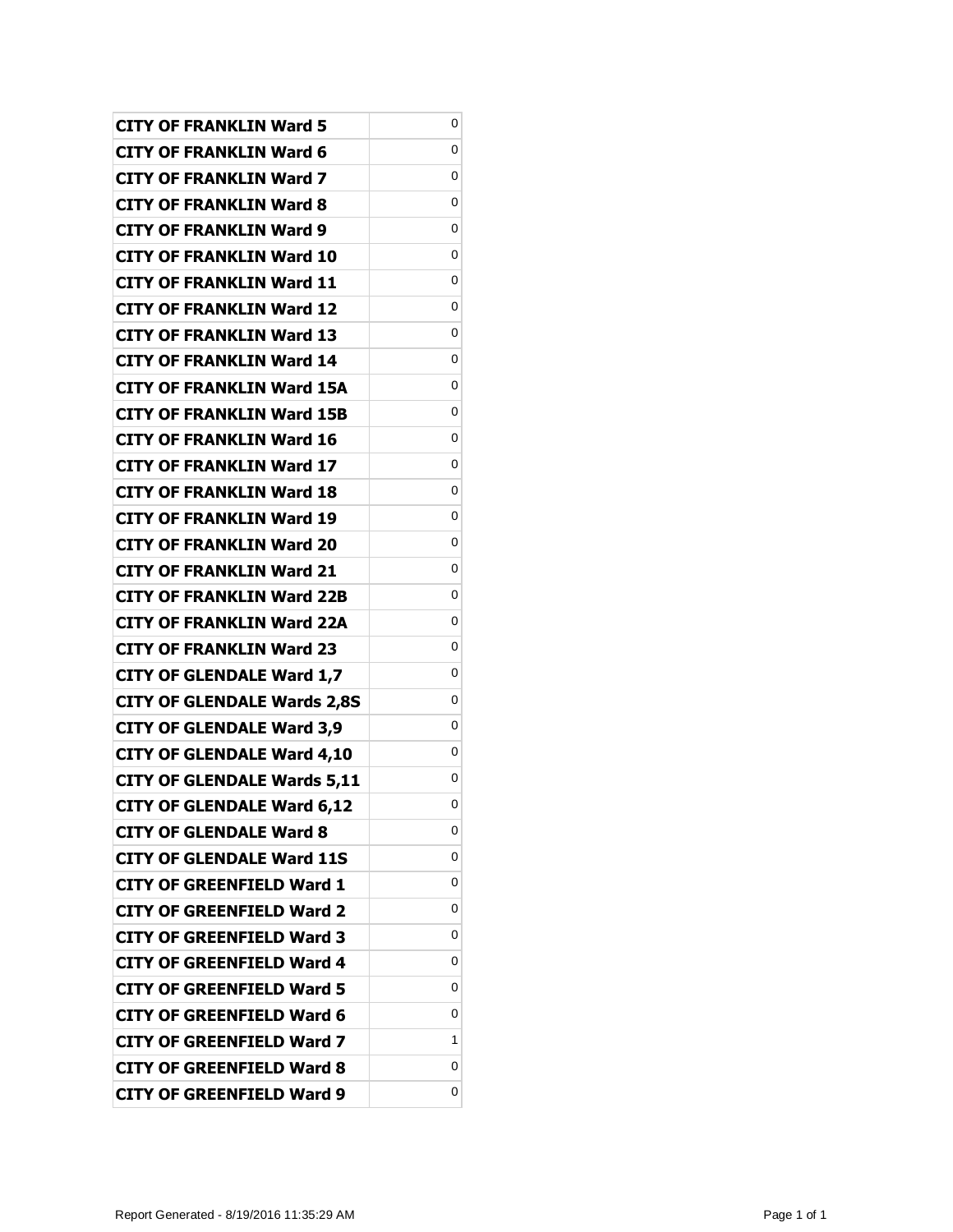| CITY OF GREENFIELD Ward 10        | 0 |
|-----------------------------------|---|
| CITY OF GREENFIELD Ward 11        | 0 |
| CITY OF GREENFIELD Ward 12        | 0 |
| CITY OF GREENFIELD Ward 13        | 0 |
| CITY OF GREENFIELD Ward 14        | 0 |
| CITY OF GREENFIELD Ward 15        | 0 |
| CITY OF GREENFIELD Ward 16        | 0 |
| CITY OF GREENFIELD Ward 17        | 0 |
| CITY OF GREENFIELD Ward 18        | 0 |
| CITY OF GREENFIELD Ward 19        | 0 |
| <b>CITY OF GREENFIELD Ward 20</b> | 0 |
| CITY OF GREENFIELD Ward 21        | 0 |
| CITY OF MILWAUKEE Ward 1          | 0 |
| CITY OF MILWAUKEE Ward 2          | 0 |
| <b>CITY OF MILWAUKEE Ward 3</b>   | 0 |
| <b>CITY OF MILWAUKEE Ward 4</b>   | 0 |
| <b>CITY OF MILWAUKEE Ward 5</b>   | 0 |
| CITY OF MILWAUKEE Ward 6          | 0 |
| CITY OF MILWAUKEE Ward 7          | 0 |
| <b>CITY OF MILWAUKEE Ward 8</b>   | 0 |
| <b>CITY OF MILWAUKEE Ward 9</b>   | 0 |
| <b>CITY OF MILWAUKEE Ward 10</b>  | 0 |
| CITY OF MILWAUKEE Ward 11         | 0 |
| <b>CITY OF MILWAUKEE Ward 12</b>  | 0 |
| <b>CITY OF MILWAUKEE Ward 13</b>  | 0 |
| <b>CITY OF MILWAUKEE Ward 14</b>  | 0 |
| <b>CITY OF MILWAUKEE Ward 15</b>  | 0 |
| <b>CITY OF MILWAUKEE Ward 16</b>  | 0 |
| <b>CITY OF MILWAUKEE Ward 17</b>  | 0 |
| <b>CITY OF MILWAUKEE Ward 18</b>  | 0 |
| <b>CITY OF MILWAUKEE Ward 19</b>  | 0 |
| <b>CITY OF MILWAUKEE Ward 20</b>  | 0 |
| CITY OF MILWAUKEE Ward 21         | 0 |
| <b>CITY OF MILWAUKEE Ward 22</b>  | 0 |
| <b>CITY OF MILWAUKEE Ward 23</b>  | 0 |
| <b>CITY OF MILWAUKEE Ward 24</b>  | 0 |
| <b>CITY OF MILWAUKEE Ward 25</b>  | 0 |
| <b>CITY OF MILWAUKEE Ward 26</b>  | 0 |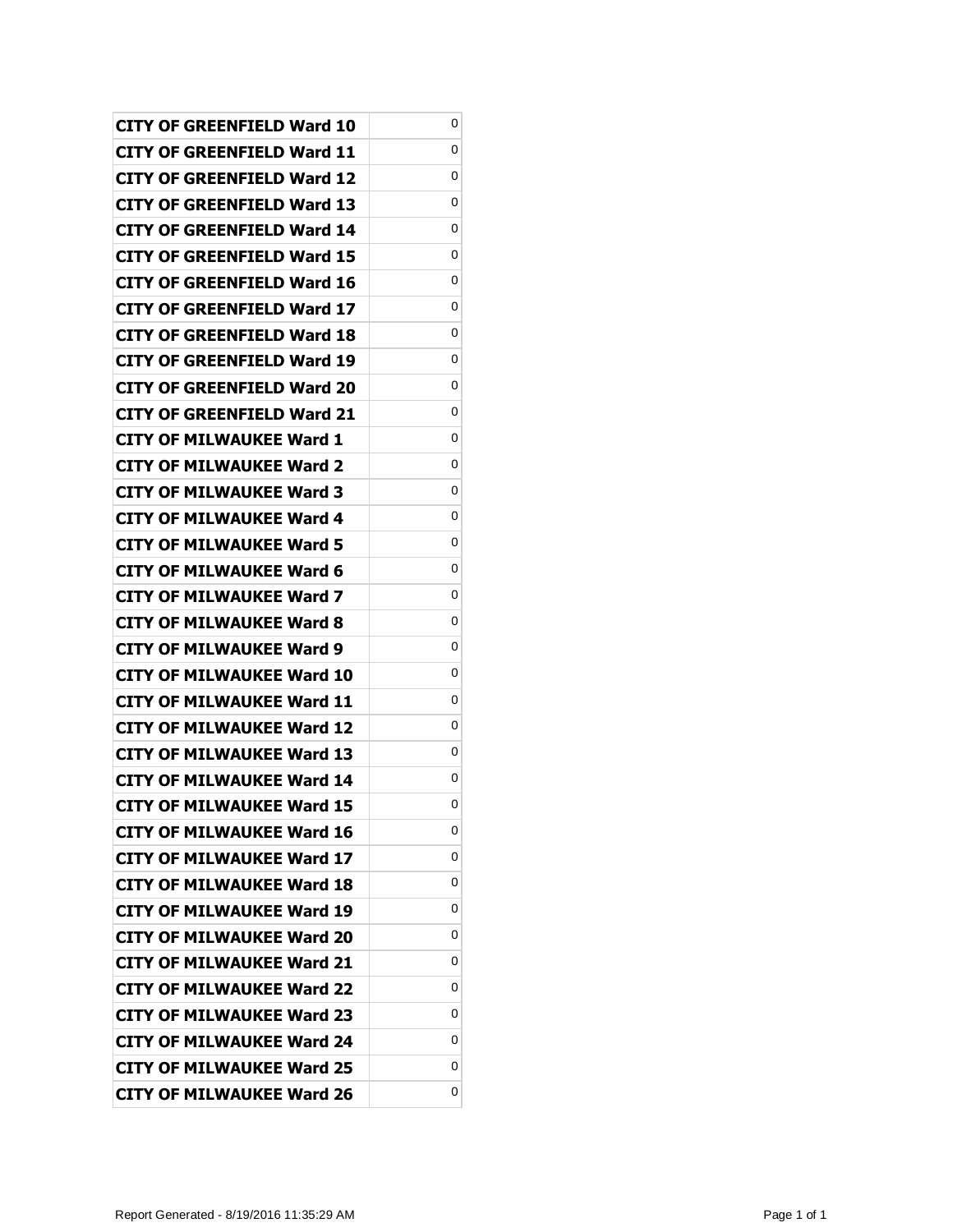| <b>CITY OF MILWAUKEE Ward 27</b> | 0 |
|----------------------------------|---|
| <b>CITY OF MILWAUKEE Ward 28</b> | 0 |
| <b>CITY OF MILWAUKEE Ward 29</b> | 0 |
| <b>CITY OF MILWAUKEE Ward 30</b> | 0 |
| <b>CITY OF MILWAUKEE Ward 31</b> | 0 |
| <b>CITY OF MILWAUKEE Ward 32</b> | 0 |
| <b>CITY OF MILWAUKEE Ward 33</b> | 0 |
| <b>CITY OF MILWAUKEE Ward 34</b> | 0 |
| CITY OF MILWAUKEE Ward 35        | 0 |
| <b>CITY OF MILWAUKEE Ward 36</b> | 0 |
| <b>CITY OF MILWAUKEE Ward 37</b> | 0 |
| <b>CITY OF MILWAUKEE Ward 38</b> | 0 |
| <b>CITY OF MILWAUKEE Ward 39</b> | 0 |
| CITY OF MILWAUKEE Ward 40        | 0 |
| <b>CITY OF MILWAUKEE Ward 41</b> | 0 |
| <b>CITY OF MILWAUKEE Ward 42</b> | 0 |
| <b>CITY OF MILWAUKEE Ward 43</b> | 0 |
| <b>CITY OF MILWAUKEE Ward 44</b> | 0 |
| <b>CITY OF MILWAUKEE Ward 45</b> | 0 |
| <b>CITY OF MILWAUKEE Ward 46</b> | 0 |
| <b>CITY OF MILWAUKEE Ward 47</b> | 0 |
| <b>CITY OF MILWAUKEE Ward 48</b> | 0 |
| CITY OF MILWAUKEE Ward 49        | 0 |
| <b>CITY OF MILWAUKEE Ward 50</b> | 0 |
| <b>CITY OF MILWAUKEE Ward 51</b> | 0 |
| <b>CITY OF MILWAUKEE Ward 52</b> | 0 |
| <b>CITY OF MILWAUKEE Ward 53</b> | 0 |
| <b>CITY OF MILWAUKEE Ward 54</b> | 0 |
| <b>CITY OF MILWAUKEE Ward 55</b> | 0 |
| <b>CITY OF MILWAUKEE Ward 56</b> | 0 |
| <b>CITY OF MILWAUKEE Ward 57</b> | 0 |
| <b>CITY OF MILWAUKEE Ward 58</b> | 0 |
| <b>CITY OF MILWAUKEE Ward 59</b> | 0 |
| <b>CITY OF MILWAUKEE Ward 60</b> | 0 |
| <b>CITY OF MILWAUKEE Ward 61</b> | 0 |
| <b>CITY OF MILWAUKEE Ward 62</b> | 0 |
| <b>CITY OF MILWAUKEE Ward 63</b> | 0 |
| <b>CITY OF MILWAUKEE Ward 64</b> | 0 |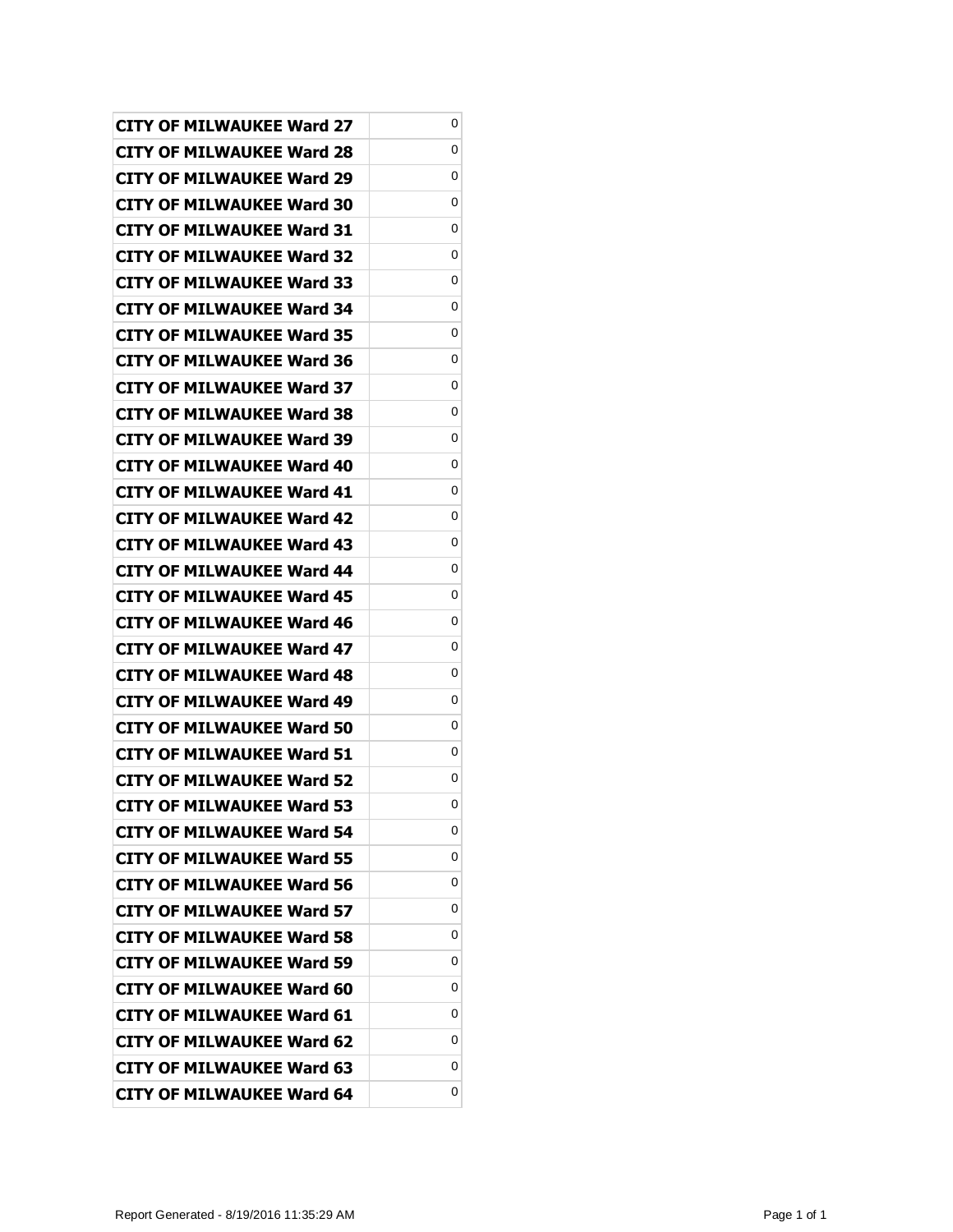| <b>CITY OF MILWAUKEE Ward 65</b>  | 0 |
|-----------------------------------|---|
| <b>CITY OF MILWAUKEE Ward 66</b>  | 0 |
| <b>CITY OF MILWAUKEE Ward 67</b>  | 0 |
| <b>CITY OF MILWAUKEE Ward 68</b>  | 0 |
| <b>CITY OF MILWAUKEE Ward 69</b>  | 0 |
| CITY OF MILWAUKEE Ward 70         | 0 |
| <b>CITY OF MILWAUKEE Ward 71</b>  | 0 |
| <b>CITY OF MILWAUKEE Ward 72</b>  | 0 |
| CITY OF MILWAUKEE Ward 73         | 0 |
| <b>CITY OF MILWAUKEE Ward 74</b>  | 0 |
| <b>CITY OF MILWAUKEE Ward 75</b>  | 0 |
| <b>CITY OF MILWAUKEE Ward 76</b>  | 0 |
| <b>CITY OF MILWAUKEE Ward 77</b>  | 0 |
| CITY OF MILWAUKEE Ward 78         | 0 |
| <b>CITY OF MILWAUKEE Ward 79</b>  | 0 |
| CITY OF MILWAUKEE Ward 80         | 1 |
| <b>CITY OF MILWAUKEE Ward 81</b>  | 0 |
| <b>CITY OF MILWAUKEE Ward 82</b>  | 0 |
| <b>CITY OF MILWAUKEE Ward 83</b>  | 0 |
| <b>CITY OF MILWAUKEE Ward 84</b>  | 0 |
| <b>CITY OF MILWAUKEE Ward 85</b>  | 0 |
| <b>CITY OF MILWAUKEE Ward 86</b>  | 0 |
| CITY OF MILWAUKEE Ward 87         | 0 |
| CITY OF MILWAUKEE Ward 88         | 0 |
| CITY OF MILWAUKEE Ward 89         | 0 |
| <b>CITY OF MILWAUKEE Ward 90</b>  | 0 |
| <b>CITY OF MILWAUKEE Ward 91</b>  | 0 |
| <b>CITY OF MILWAUKEE Ward 92</b>  | 0 |
| <b>CITY OF MILWAUKEE Ward 93</b>  | 0 |
| <b>CITY OF MILWAUKEE Ward 94</b>  | 0 |
| <b>CITY OF MILWAUKEE Ward 95</b>  | 0 |
| <b>CITY OF MILWAUKEE Ward 96</b>  | 0 |
| <b>CITY OF MILWAUKEE Ward 97</b>  | 0 |
| <b>CITY OF MILWAUKEE Ward 98</b>  | 0 |
| <b>CITY OF MILWAUKEE Ward 99</b>  | 0 |
| <b>CITY OF MILWAUKEE Ward 100</b> | 0 |
| <b>CITY OF MILWAUKEE Ward 101</b> | 0 |
| <b>CITY OF MILWAUKEE Ward 102</b> | 0 |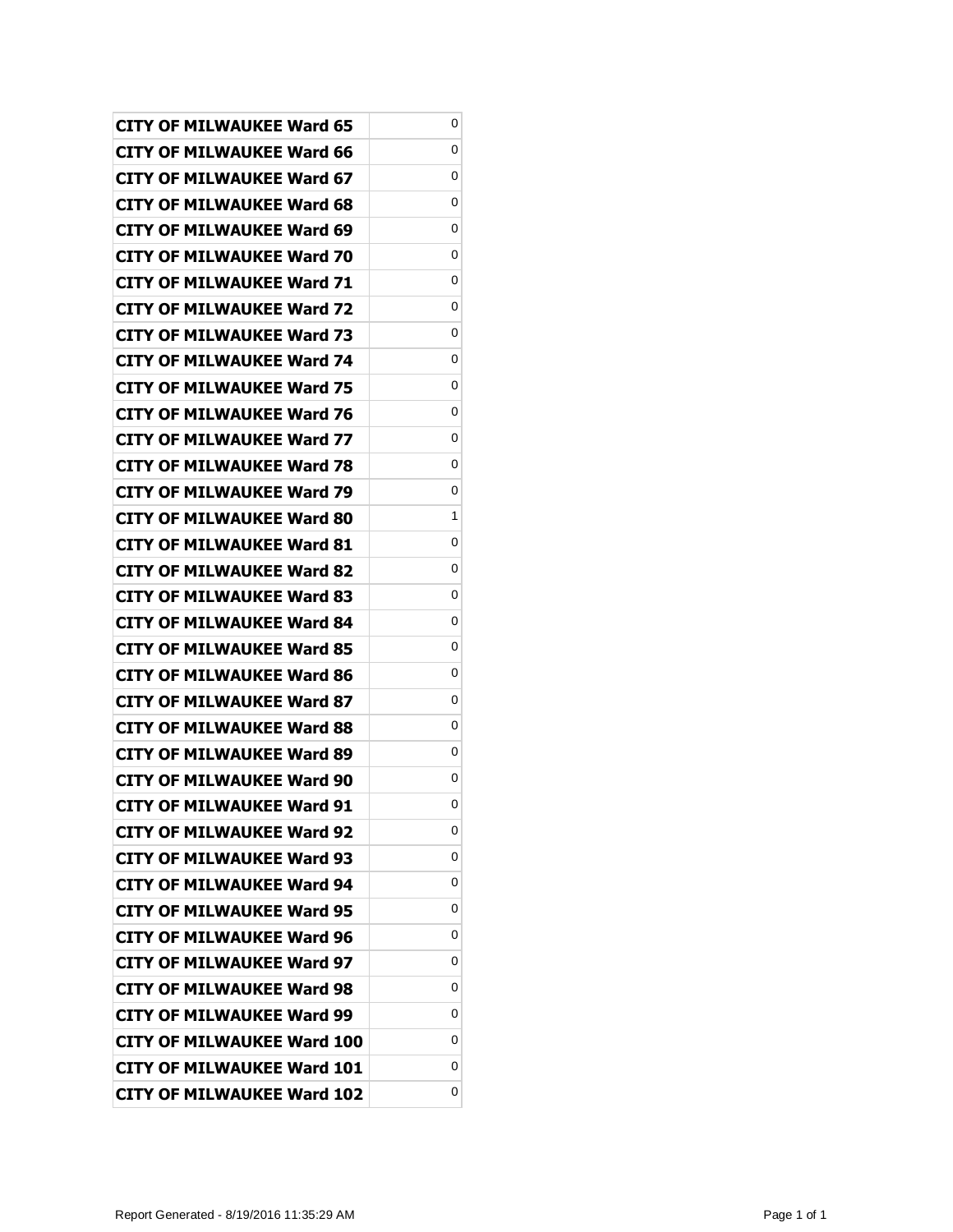| <b>CITY OF MILWAUKEE Ward 103</b> | 0 |
|-----------------------------------|---|
| CITY OF MILWAUKEE Ward 104        | 0 |
| CITY OF MILWAUKEE Ward 105        | 0 |
| CITY OF MILWAUKEE Ward 106        | 0 |
| CITY OF MILWAUKEE Ward 107        | 0 |
| CITY OF MILWAUKEE Ward 108        | 0 |
| CITY OF MILWAUKEE Ward 109        | 0 |
| CITY OF MILWAUKEE Ward 110        | 0 |
| <b>CITY OF MILWAUKEE Ward 111</b> | 0 |
| CITY OF MILWAUKEE Ward 112        | 0 |
| CITY OF MILWAUKEE Ward 113        | 0 |
| CITY OF MILWAUKEE Ward 114        | 0 |
| CITY OF MILWAUKEE Ward 115        | 0 |
| <b>CITY OF MILWAUKEE Ward 116</b> | 0 |
| <b>CITY OF MILWAUKEE Ward 117</b> | 0 |
| CITY OF MILWAUKEE Ward 118        | 0 |
| CITY OF MILWAUKEE Ward 119        | 0 |
| CITY OF MILWAUKEE Ward 120        | 0 |
| <b>CITY OF MILWAUKEE Ward 121</b> | 0 |
| <b>CITY OF MILWAUKEE Ward 122</b> | 0 |
| CITY OF MILWAUKEE Ward 123        | 0 |
| <b>CITY OF MILWAUKEE Ward 124</b> | 0 |
| <b>CITY OF MILWAUKEE Ward 125</b> | 0 |
| <b>CITY OF MILWAUKEE Ward 126</b> | 0 |
| CITY OF MILWAUKEE Ward 127        | 0 |
| <b>CITY OF MILWAUKEE Ward 128</b> | 0 |
| <b>CITY OF MILWAUKEE Ward 129</b> | 0 |
| <b>CITY OF MILWAUKEE Ward 130</b> | 0 |
| <b>CITY OF MILWAUKEE Ward 131</b> | 0 |
| <b>CITY OF MILWAUKEE Ward 132</b> | 0 |
| CITY OF MILWAUKEE Ward 133        | 0 |
| <b>CITY OF MILWAUKEE Ward 134</b> | 0 |
| <b>CITY OF MILWAUKEE Ward 135</b> | 0 |
| CITY OF MILWAUKEE Ward 136        | 0 |
| <b>CITY OF MILWAUKEE Ward 137</b> | 0 |
| CITY OF MILWAUKEE Ward 138        | 0 |
| <b>CITY OF MILWAUKEE Ward 139</b> | 0 |
| <b>CITY OF MILWAUKEE Ward 140</b> | 0 |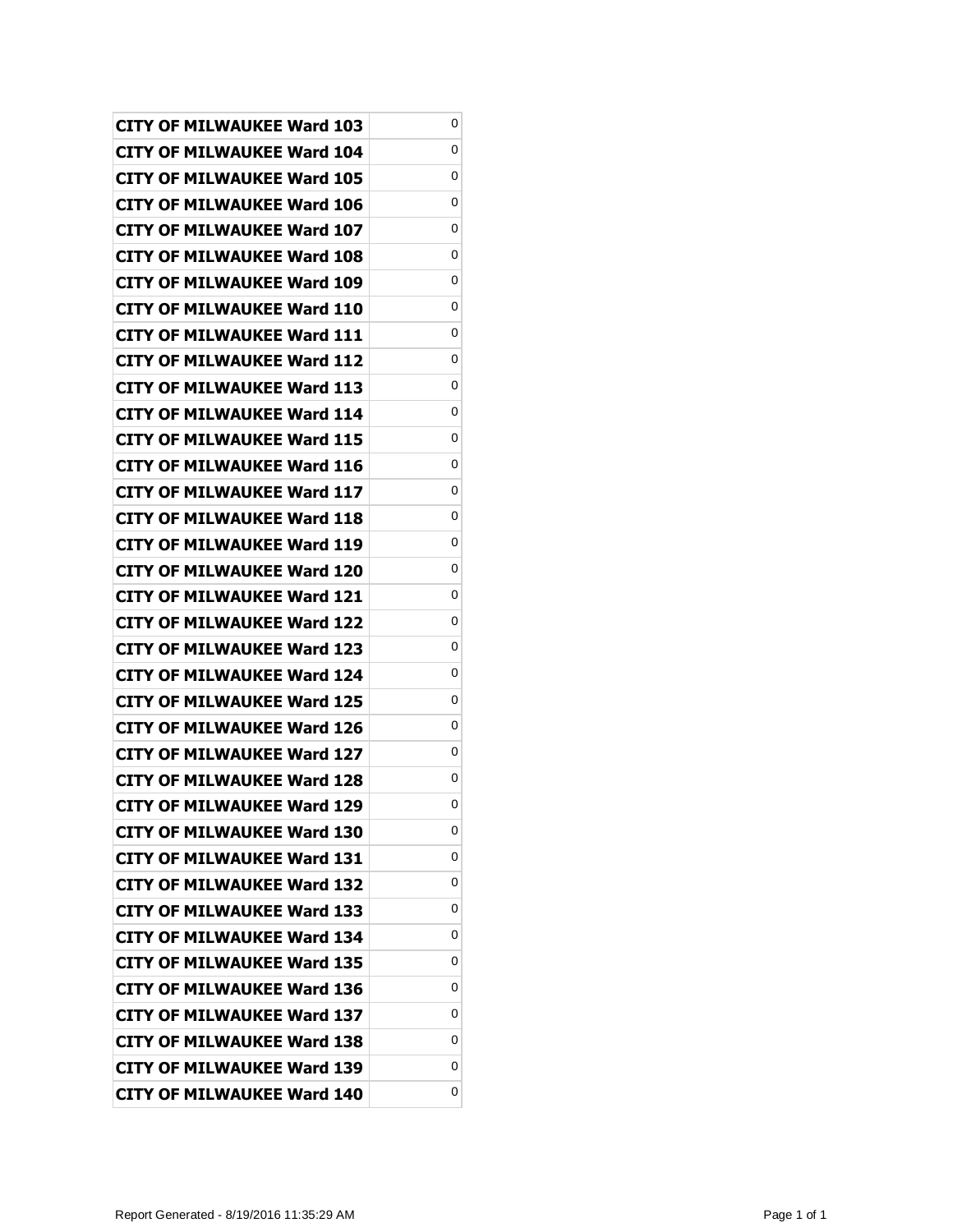| <b>CITY OF MILWAUKEE Ward 141</b> | 0 |
|-----------------------------------|---|
| <b>CITY OF MILWAUKEE Ward 142</b> | 0 |
| <b>CITY OF MILWAUKEE Ward 143</b> | 0 |
| <b>CITY OF MILWAUKEE Ward 144</b> | 0 |
| <b>CITY OF MILWAUKEE Ward 145</b> | 0 |
| CITY OF MILWAUKEE Ward 146        | 0 |
| CITY OF MILWAUKEE Ward 147        | 0 |
| <b>CITY OF MILWAUKEE Ward 148</b> | 0 |
| CITY OF MILWAUKEE Ward 149        | 0 |
| <b>CITY OF MILWAUKEE Ward 150</b> | 0 |
| <b>CITY OF MILWAUKEE Ward 151</b> | 0 |
| CITY OF MILWAUKEE Ward 152        | 0 |
| <b>CITY OF MILWAUKEE Ward 153</b> | 0 |
| <b>CITY OF MILWAUKEE Ward 154</b> | 0 |
| <b>CITY OF MILWAUKEE Ward 155</b> | 0 |
| CITY OF MILWAUKEE Ward 156        | 0 |
| CITY OF MILWAUKEE Ward 157        | 0 |
| <b>CITY OF MILWAUKEE Ward 158</b> | 1 |
| CITY OF MILWAUKEE Ward 159        | 0 |
| <b>CITY OF MILWAUKEE Ward 160</b> | 0 |
| <b>CITY OF MILWAUKEE Ward 161</b> | 0 |
| CITY OF MILWAUKEE Ward 162        | 0 |
| CITY OF MILWAUKEE Ward 163        | 0 |
| CITY OF MILWAUKEE Ward 164        | 0 |
| CITY OF MILWAUKEE Ward 165        | 0 |
| <b>CITY OF MILWAUKEE Ward 166</b> | 0 |
| <b>CITY OF MILWAUKEE Ward 167</b> | 0 |
| <b>CITY OF MILWAUKEE Ward 168</b> | 0 |
| <b>CITY OF MILWAUKEE Ward 169</b> | 0 |
| <b>CITY OF MILWAUKEE Ward 170</b> | 0 |
| <b>CITY OF MILWAUKEE Ward 171</b> | 0 |
| <b>CITY OF MILWAUKEE Ward 172</b> | 0 |
| <b>CITY OF MILWAUKEE Ward 173</b> | 0 |
| <b>CITY OF MILWAUKEE Ward 174</b> | 0 |
| <b>CITY OF MILWAUKEE Ward 175</b> | 0 |
| <b>CITY OF MILWAUKEE Ward 176</b> | 0 |
| <b>CITY OF MILWAUKEE Ward 177</b> | 0 |
| <b>CITY OF MILWAUKEE Ward 178</b> | 0 |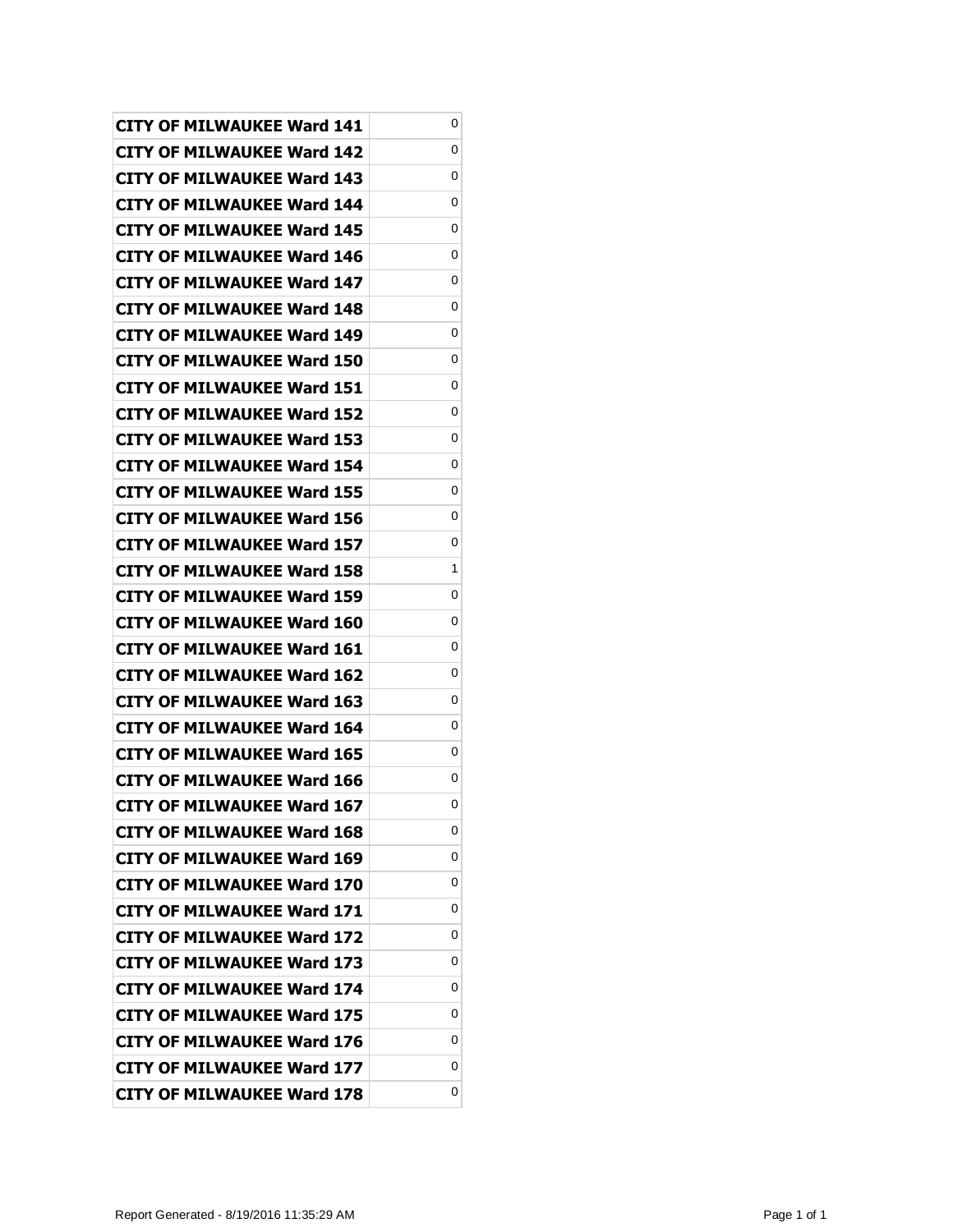| <b>CITY OF MILWAUKEE Ward 179</b> | 1 |
|-----------------------------------|---|
| <b>CITY OF MILWAUKEE Ward 180</b> | 0 |
| <b>CITY OF MILWAUKEE Ward 181</b> | 0 |
| <b>CITY OF MILWAUKEE Ward 182</b> | 0 |
| <b>CITY OF MILWAUKEE Ward 183</b> | 0 |
| CITY OF MILWAUKEE Ward 184        | 0 |
| CITY OF MILWAUKEE Ward 185        | 0 |
| <b>CITY OF MILWAUKEE Ward 186</b> | 0 |
| <b>CITY OF MILWAUKEE Ward 187</b> | 0 |
| <b>CITY OF MILWAUKEE Ward 188</b> | 0 |
| <b>CITY OF MILWAUKEE Ward 189</b> | 0 |
| CITY OF MILWAUKEE Ward 190        | 0 |
| <b>CITY OF MILWAUKEE Ward 191</b> | 0 |
| <b>CITY OF MILWAUKEE Ward 192</b> | 0 |
| <b>CITY OF MILWAUKEE Ward 193</b> | 0 |
| <b>CITY OF MILWAUKEE Ward 194</b> | 0 |
| CITY OF MILWAUKEE Ward 195        | 0 |
| <b>CITY OF MILWAUKEE Ward 196</b> | 0 |
| CITY OF MILWAUKEE Ward 197        | 0 |
| <b>CITY OF MILWAUKEE Ward 198</b> | 0 |
| <b>CITY OF MILWAUKEE Ward 199</b> | 0 |
| CITY OF MILWAUKEE Ward 200        | 0 |
| CITY OF MILWAUKEE Ward 201        | 0 |
| <b>CITY OF MILWAUKEE Ward 202</b> | 0 |
| CITY OF MILWAUKEE Ward 203        | 0 |
| <b>CITY OF MILWAUKEE Ward 204</b> | 0 |
| <b>CITY OF MILWAUKEE Ward 205</b> | 0 |
| <b>CITY OF MILWAUKEE Ward 206</b> | 0 |
| <b>CITY OF MILWAUKEE Ward 207</b> | 0 |
| <b>CITY OF MILWAUKEE Ward 208</b> | 0 |
| <b>CITY OF MILWAUKEE Ward 209</b> | 0 |
| <b>CITY OF MILWAUKEE Ward 210</b> | 0 |
| <b>CITY OF MILWAUKEE Ward 211</b> | 0 |
| <b>CITY OF MILWAUKEE Ward 212</b> | 0 |
| <b>CITY OF MILWAUKEE Ward 213</b> | 0 |
| <b>CITY OF MILWAUKEE Ward 214</b> | 0 |
| <b>CITY OF MILWAUKEE Ward 215</b> | 0 |
| <b>CITY OF MILWAUKEE Ward 216</b> | 0 |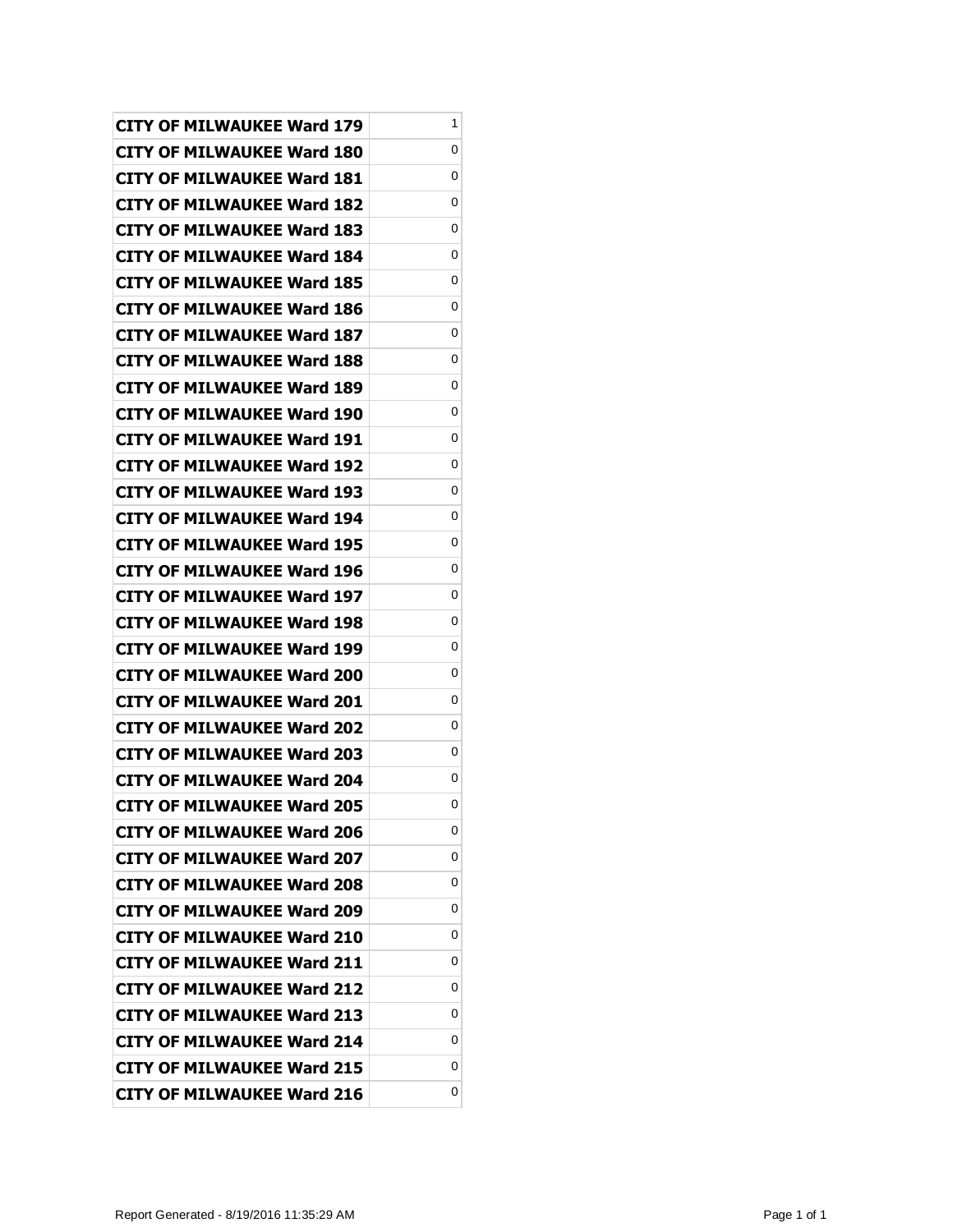| <b>CITY OF MILWAUKEE Ward 217</b> | 0 |
|-----------------------------------|---|
| CITY OF MILWAUKEE Ward 218        | 0 |
| <b>CITY OF MILWAUKEE Ward 219</b> | 0 |
| <b>CITY OF MILWAUKEE Ward 220</b> | 0 |
| <b>CITY OF MILWAUKEE Ward 221</b> | 0 |
| CITY OF MILWAUKEE Ward 222        | 0 |
| CITY OF MILWAUKEE Ward 223        | 0 |
| <b>CITY OF MILWAUKEE Ward 224</b> | 0 |
| <b>CITY OF MILWAUKEE Ward 225</b> | 0 |
| <b>CITY OF MILWAUKEE Ward 226</b> | 0 |
| <b>CITY OF MILWAUKEE Ward 227</b> | 0 |
| CITY OF MILWAUKEE Ward 228        | 0 |
| <b>CITY OF MILWAUKEE Ward 229</b> | 0 |
| <b>CITY OF MILWAUKEE Ward 230</b> | 1 |
| CITY OF MILWAUKEE Ward 231        | 0 |
| <b>CITY OF MILWAUKEE Ward 232</b> | 0 |
| CITY OF MILWAUKEE Ward 233        | 0 |
| <b>CITY OF MILWAUKEE Ward 234</b> | 0 |
| <b>CITY OF MILWAUKEE Ward 235</b> | 0 |
| <b>CITY OF MILWAUKEE Ward 236</b> | 0 |
| <b>CITY OF MILWAUKEE Ward 237</b> | 0 |
| CITY OF MILWAUKEE Ward 238        | 0 |
| CITY OF MILWAUKEE Ward 239        | 0 |
| <b>CITY OF MILWAUKEE Ward 240</b> | 0 |
| CITY OF MILWAUKEE Ward 241        | 0 |
| <b>CITY OF MILWAUKEE Ward 242</b> | 0 |
| <b>CITY OF MILWAUKEE Ward 243</b> | 0 |
| <b>CITY OF MILWAUKEE Ward 244</b> | 0 |
| <b>CITY OF MILWAUKEE Ward 245</b> | 0 |
| <b>CITY OF MILWAUKEE Ward 246</b> | 0 |
| <b>CITY OF MILWAUKEE Ward 247</b> | 0 |
| <b>CITY OF MILWAUKEE Ward 248</b> | 0 |
| <b>CITY OF MILWAUKEE Ward 249</b> | 0 |
| CITY OF MILWAUKEE Ward 250        | 0 |
| <b>CITY OF MILWAUKEE Ward 251</b> | 0 |
| <b>CITY OF MILWAUKEE Ward 252</b> | 0 |
| <b>CITY OF MILWAUKEE Ward 253</b> | 0 |
| <b>CITY OF MILWAUKEE Ward 254</b> | 0 |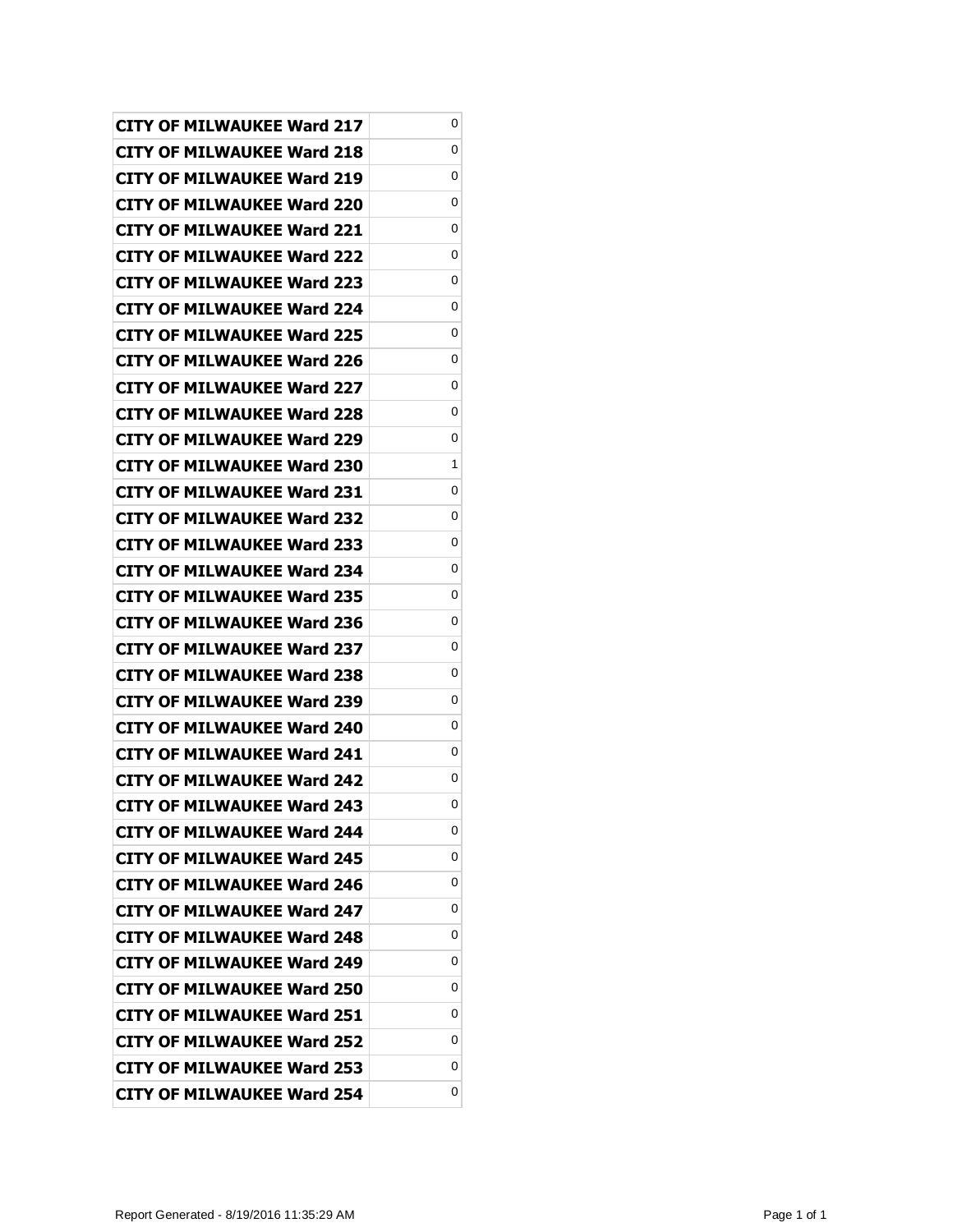| <b>CITY OF MILWAUKEE Ward 255</b> | 0 |
|-----------------------------------|---|
| <b>CITY OF MILWAUKEE Ward 256</b> | 0 |
| <b>CITY OF MILWAUKEE Ward 257</b> | 0 |
| <b>CITY OF MILWAUKEE Ward 258</b> | 0 |
| <b>CITY OF MILWAUKEE Ward 259</b> | 0 |
| CITY OF MILWAUKEE Ward 260        | 0 |
| <b>CITY OF MILWAUKEE Ward 261</b> | 0 |
| <b>CITY OF MILWAUKEE Ward 262</b> | 0 |
| <b>CITY OF MILWAUKEE Ward 263</b> | 0 |
| <b>CITY OF MILWAUKEE Ward 264</b> | 0 |
| <b>CITY OF MILWAUKEE Ward 265</b> | 0 |
| <b>CITY OF MILWAUKEE Ward 266</b> | 0 |
| <b>CITY OF MILWAUKEE Ward 267</b> | 0 |
| CITY OF MILWAUKEE Ward 268        | 0 |
| CITY OF MILWAUKEE Ward 269        | 0 |
| <b>CITY OF MILWAUKEE Ward 270</b> | 0 |
| <b>CITY OF MILWAUKEE Ward 271</b> | 0 |
| <b>CITY OF MILWAUKEE Ward 272</b> | 0 |
| <b>CITY OF MILWAUKEE Ward 273</b> | 0 |
| <b>CITY OF MILWAUKEE Ward 274</b> | 0 |
| <b>CITY OF MILWAUKEE Ward 275</b> | 0 |
| <b>CITY OF MILWAUKEE Ward 276</b> | 0 |
| <b>CITY OF MILWAUKEE Ward 277</b> | 0 |
| <b>CITY OF MILWAUKEE Ward 278</b> | 0 |
| <b>CITY OF MILWAUKEE Ward 279</b> | 0 |
| <b>CITY OF MILWAUKEE Ward 280</b> | 0 |
| <b>CITY OF MILWAUKEE Ward 281</b> | 0 |
| <b>CITY OF MILWAUKEE Ward 282</b> | 0 |
| <b>CITY OF MILWAUKEE Ward 283</b> | 0 |
| <b>CITY OF MILWAUKEE Ward 284</b> | 0 |
| <b>CITY OF MILWAUKEE Ward 285</b> | 0 |
| <b>CITY OF MILWAUKEE Ward 286</b> | 0 |
| <b>CITY OF MILWAUKEE Ward 287</b> | 0 |
| CITY OF MILWAUKEE Ward 288        | 0 |
| <b>CITY OF MILWAUKEE Ward 289</b> | 0 |
| <b>CITY OF MILWAUKEE Ward 290</b> | 0 |
| <b>CITY OF MILWAUKEE Ward 291</b> | 0 |
| <b>CITY OF MILWAUKEE Ward 292</b> | 0 |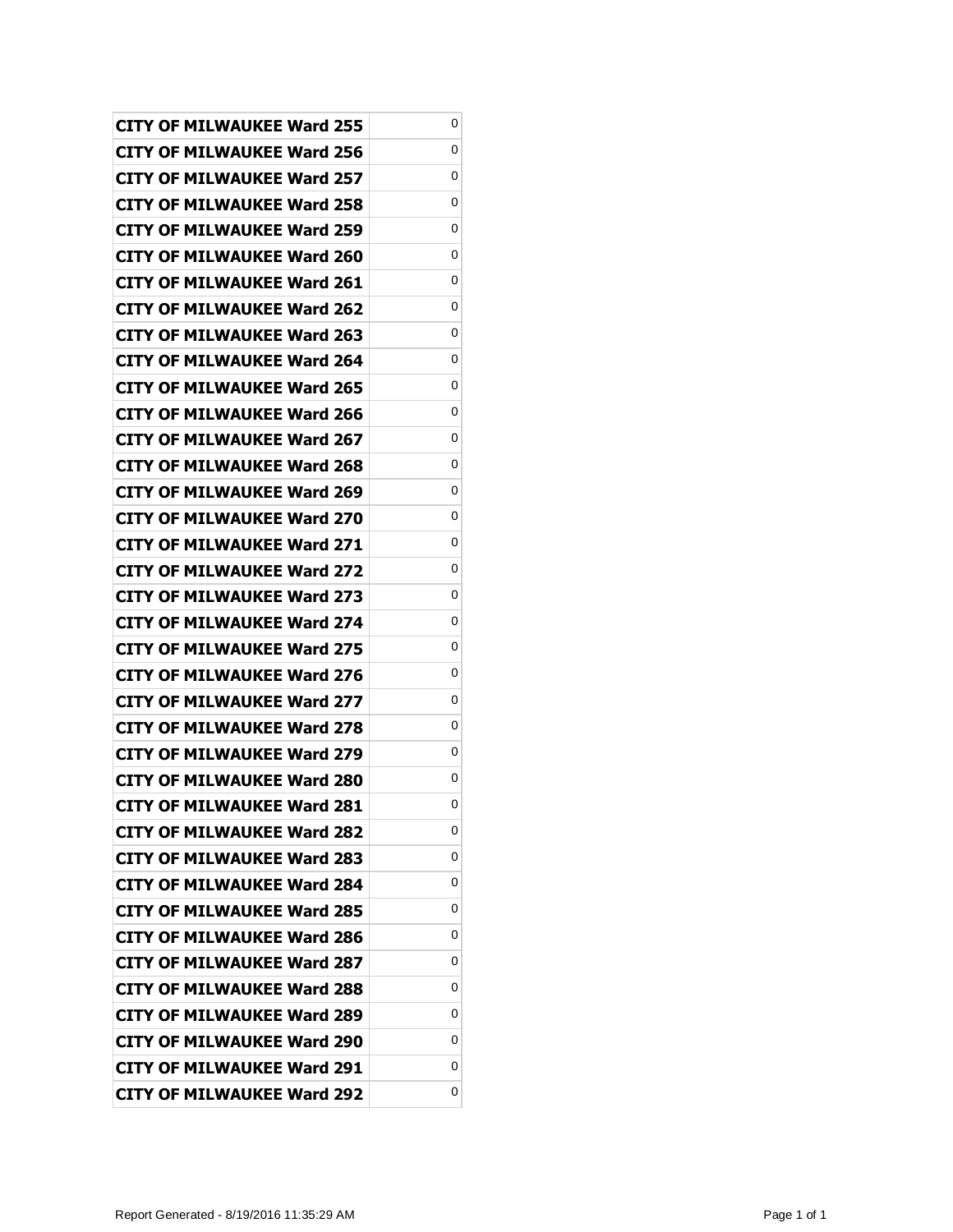| <b>CITY OF MILWAUKEE Ward 293</b>        | 0 |
|------------------------------------------|---|
| CITY OF MILWAUKEE Ward 294               | 0 |
| <b>CITY OF MILWAUKEE Ward 295</b>        | 0 |
| <b>CITY OF MILWAUKEE Ward 296</b>        | 0 |
| <b>CITY OF MILWAUKEE Ward 297</b>        | 0 |
| CITY OF MILWAUKEE Ward 298               | 0 |
| CITY OF MILWAUKEE Ward 299               | 0 |
| <b>CITY OF MILWAUKEE Ward 300</b>        | 0 |
| <b>CITY OF MILWAUKEE Ward 301</b>        | 0 |
| <b>CITY OF MILWAUKEE Ward 302</b>        | 0 |
| <b>CITY OF MILWAUKEE Ward 303</b>        | 0 |
| CITY OF MILWAUKEE Ward 304               | 0 |
| <b>CITY OF MILWAUKEE Ward 305</b>        | 0 |
| <b>CITY OF MILWAUKEE Ward 306</b>        | 0 |
| <b>CITY OF MILWAUKEE Ward 307</b>        | 0 |
| <b>CITY OF MILWAUKEE Ward 308</b>        | 0 |
| <b>CITY OF MILWAUKEE Ward 309</b>        | 0 |
| <b>CITY OF MILWAUKEE Ward 310</b>        | 0 |
| <b>CITY OF MILWAUKEE Ward 311</b>        | 0 |
| <b>CITY OF MILWAUKEE Ward 312</b>        | 0 |
| <b>CITY OF MILWAUKEE Ward 313</b>        | 0 |
| CITY OF MILWAUKEE Ward 314               | 0 |
| CITY OF MILWAUKEE Ward 315               | 0 |
| CITY OF MILWAUKEE Ward 316               | 0 |
| CITY OF MILWAUKEE Ward 317               | 0 |
| <b>CITY OF MILWAUKEE Ward 320</b>        | 0 |
| <b>CITY OF MILWAUKEE Ward 321</b>        | 0 |
| <b>CITY OF MILWAUKEE Ward 322</b>        | 0 |
| <b>CITY OF MILWAUKEE Ward 323</b>        | 0 |
| <b>CITY OF MILWAUKEE Ward 324</b>        | 0 |
| <b>CITY OF MILWAUKEE Ward 325</b>        | 0 |
| <b>CITY OF MILWAUKEE Ward 326</b>        | 0 |
| <b>CITY OF MILWAUKEE Ward 327</b>        | 0 |
| CITY OF OAK CREEK Wards 1-3              | 0 |
| <b>CITY OF OAK CREEK Wards 4-6</b>       | 0 |
| <b>CITY OF OAK CREEK Wards 7-9</b>       | 0 |
| <b>CITY OF OAK CREEK Wards 10-</b><br>12 | 0 |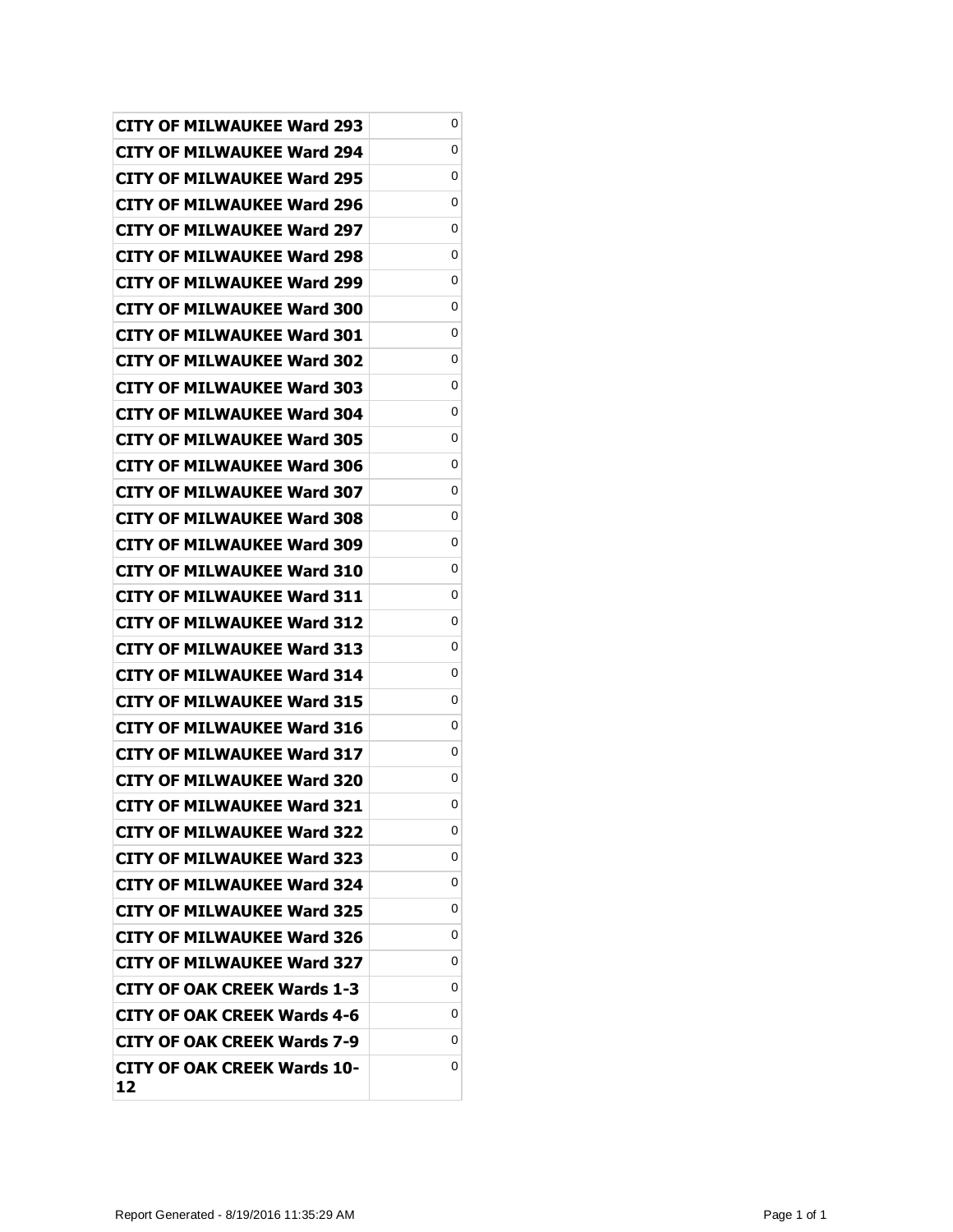| <b>CITY OF OAK CREEK Wards 13-</b><br>15     | 0 |
|----------------------------------------------|---|
| CITY OF OAK CREEK Wards 16-<br>19            | 0 |
| CITY OF ST. FRANCIS Wards 1-<br>4            | 0 |
| <b>CITY OF ST. FRANCIS Wards 5-</b><br>8     | 0 |
| <b>CITY OF ST. FRANCIS Wards 9-</b><br>12    | 0 |
| <b>CITY OF SOUTH MILWAUKEE</b><br>Ward 1-4   | 0 |
| CITY OF SOUTH MILWAUKEE<br><b>Ward 5-8</b>   | 0 |
| CITY OF SOUTH MILWAUKEE<br>Ward 9-12         | 0 |
| CITY OF SOUTH MILWAUKEE<br><b>Ward 13-16</b> | 0 |
| CITY OF WAUWATOSA Ward 1                     | 1 |
| <b>CITY OF WAUWATOSA Ward 2</b>              | 0 |
| CITY OF WAUWATOSA Ward 3                     | 0 |
| CITY OF WAUWATOSA Ward 4                     | 0 |
| CITY OF WAUWATOSA Ward 5                     | 0 |
| CITY OF WAUWATOSA Ward 6                     | 0 |
| CITY OF WAUWATOSA Ward 7                     | 0 |
| CITY OF WAUWATOSA Ward 8                     | 0 |
| CITY OF WAUWATOSA Ward 9                     | 0 |
| CITY OF WAUWATOSA Ward 10                    | 0 |
| <b>CITY OF WAUWATOSA Ward 11</b>             | 0 |
| <b>CITY OF WAUWATOSA Ward 12</b>             | 0 |
| <b>CITY OF WAUWATOSA Ward 13</b>             | 0 |
| <b>CITY OF WAUWATOSA Ward 14</b>             | 0 |
| <b>CITY OF WAUWATOSA Ward 15</b>             | 0 |
| <b>CITY OF WAUWATOSA Ward 16</b>             | 0 |
| <b>CITY OF WAUWATOSA Ward 17</b>             | 0 |
| <b>CITY OF WAUWATOSA Ward 18</b>             | 0 |
| <b>CITY OF WAUWATOSA Ward 19</b>             | 0 |
| <b>CITY OF WAUWATOSA Ward 20</b>             | 0 |
| <b>CITY OF WAUWATOSA Ward 21</b>             | 0 |
| <b>CITY OF WAUWATOSA Ward 22</b>             | 0 |
| <b>CITY OF WAUWATOSA Ward 23</b>             | 0 |